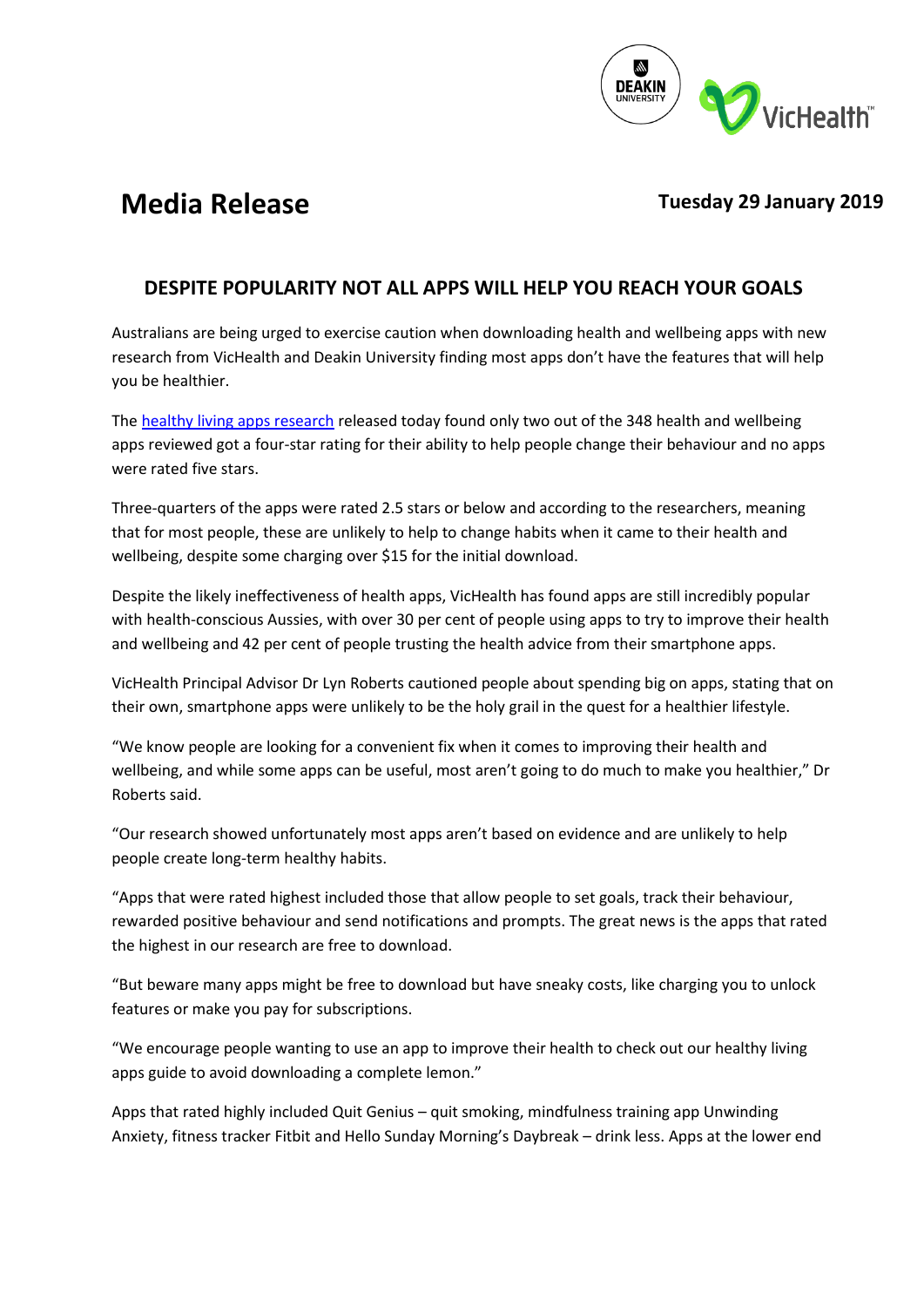of the scale included Alcohol and Your Brain, fitness trackers 100 club and PUMPING WEIGHT, and workout tool Total Fitness – Gym & Workouts.

Lead researcher Dr Fiona McKay, from Deakin's School of Health and Social Development, said people needed to be careful in trusting apps for their health information.

"We looked for tools in apps that we know from the evidence have the best chance of helping people to achieve their goals," Dr McKay said.

"While there are some good apps out there, a lot of apps just don't have the features that will help people to be healthier. We want people to choose carefully, and find the app that is right for them. "If you're going to use an app, use the free trial period to check out all of the features, and choose one that's been developed by an organisation you trust.

"Most people have a phone in their pocket all day, we think that using an app on a phone is one way to improve health and wellbeing, we just want to help people to choose the right app."

## **-ENDS-**

## **VicHealth and Deakin University's Healthy Living Apps research is available at**

**[www.vichealth.vic.gov.au/apps](http://www.vichealth.vic.gov.au/apps)**. The pages can be searched in a number of ways – by category, Apple or Android device, age group, price, and whether the app needs an add-on to work e.g., a fitness device. They can also be sorted by overall rating, name, highest price or lowest price.

#### **Note to Editors**

#### **Key research findings:**

## **A VicHealth survey of 3000 Australians found:**

- 30 per cent of Australians use apps to try to improve their health and wellbeing
- Young people are more likely to use health apps than older Australians (More than 46% of people 18-34 years compared with 17% of those aged 55-64 years).
- 42 per cent of Australians believe health and wellbeing apps are trustworthy sources of health advice.
- Australians aged 25-34 years were significantly more likely than those aged 55-64 years of age to trust *health and wellbeing apps* (53% versus 29%).

#### **Healthy Living Apps research:**

- VicHealth and Deakin University's Healthy Living Apps Guide searched Apple iTunes and Google Play stores to identify apps that were focused on promoting healthy eating, encouraging physical activity, preventing tobacco use, preventing harm from alcohol and improving mental wellbeing.
- Identified apps underwent a six-step screening, review and rating process, and were rated from one to five stars.
- Three quarters of apps received a rating of 2.5 stars or less.
- Only two apps were rated four stars, no apps received the highest possible rating of 5 stars.